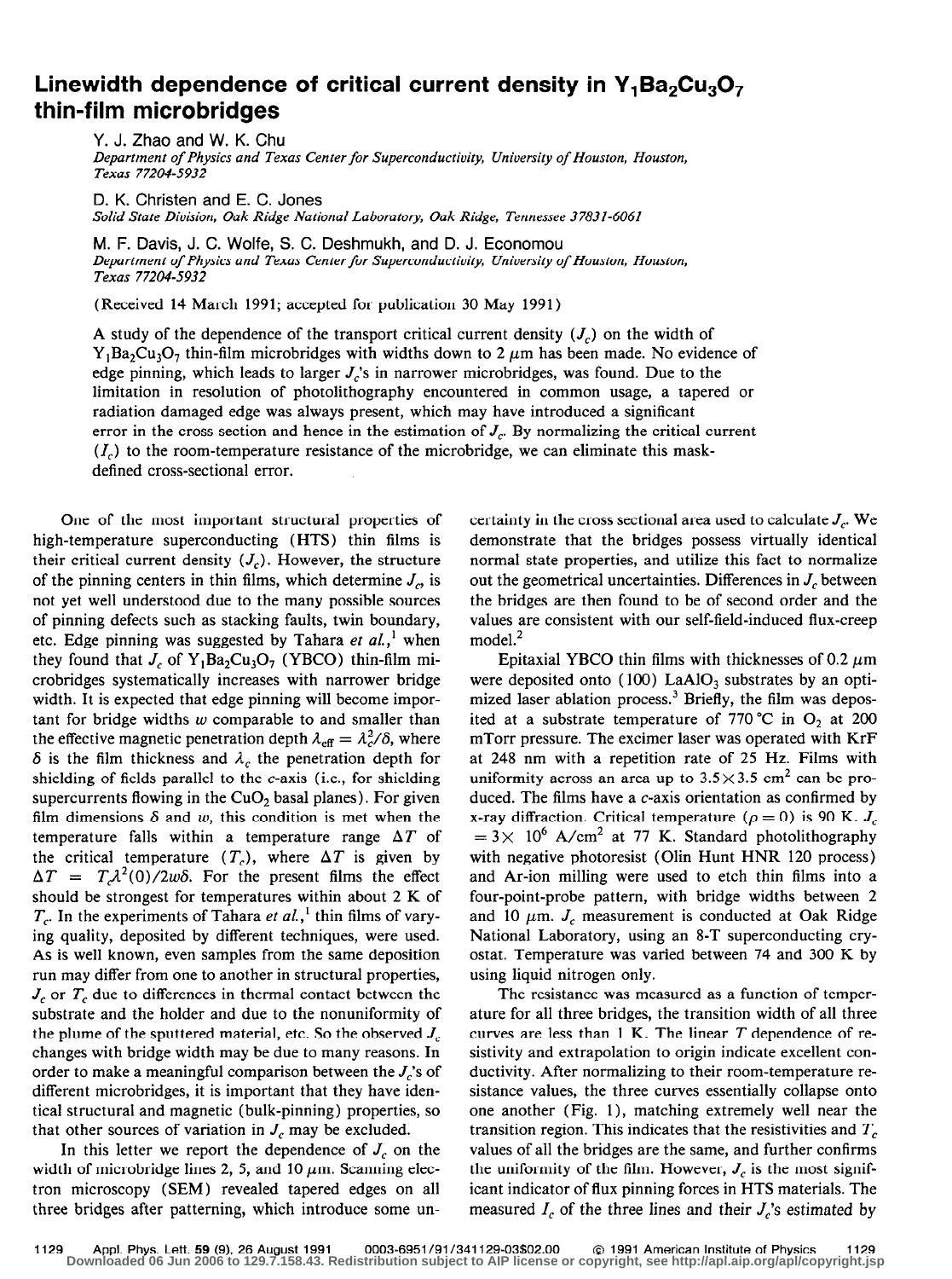



FIG. 1. Resistive transition of three microbridges. Resistance is normalized by their room temperature values, respectively.

using the mask defined cross section (MDCS) are listed in Table I. The narrower the line, the larger the apparent  $J_c$ . This is due to the systematic error in narrower bridges, since almost the same  $J_c$  can be observed if we normalize our current to  $R(300 \text{ K})$ , i.e.

$$
J_c^{\rm 5\mu m} = \{R(300\text{ K})^{5\mu m}I_c^{\rm 5\mu m}/
$$
  
[ $R(300\text{ K})^{10\mu m}I_c^{10\mu m}]$ } $J_c^{10\mu m}$ ,

and use the  $J_c$  estimated by MDCS for the 10-  $\mu$ m line as a standard, since the tapered or radiation damaged edge introduces less cross-sectional error in wider lines.

Since the pinning action is expected to show up more clearly under an external magnetic field, we have measured  $J_c$  at 77 K in magnetic fields up to 8 T applied parallel to the c-axis direction. The results are plotted in Fig. 2 using reduced variable  $log[J_c/J_c(0)]$  and  $log(H)$ .  $J_c$  is normalized by the zero-field values to eliminate the error introduced by MDCS. The nearly identical decrease of  $J_c$  with magnetic field strongly supports the contention of similar pinning in all the bridges. We have used only liquid nitrogen to cool down the sample, since at 77 K, the significant (about a factor of 2)  $J_c$  difference already show up in the measurement of Ref. 1 and it is not temperature dependent. Also, unlike the results reported in Ref. 1 where different  $J_c(T)$  relations are observed for bridges of dif-

TABLE I. Zero field  $J_c$  values at 77 K calculated based on MDCS and room-temperature resistance, respectively.

|                             | $2 \mu m$          | $5 \mu m$          | $10 \mu m$         |
|-----------------------------|--------------------|--------------------|--------------------|
| $I_c$ (mA)                  | 19.6               | 35.8               | 63.5               |
| $MDCS$ (cm <sup>2</sup> )   | $4 \times 10^{-9}$ | $1 \times 10^{-8}$ | $2 \times 10^{-8}$ |
| $J_c (10^6 \text{ A/cm}^2)$ | 4.9                | 3.58               | 3.18               |
| (I/MDCS)                    |                    |                    |                    |
| $R(300 \text{ K})$ (kΩ)     | 4.76               | 2.69               | 1.44               |
| $J_c(10^6 \text{ A/cm}^2)$  | 3.24               | 3.34               | 3.18               |
| $[ I, R(300 \text{ K})]$    |                    |                    |                    |

FIG, 2.  $J_c$  of three bridges at 77 K show similar dependence on magnetic field ( $H$  in kOe). Normalizing to zero-field values eliminates the MDCS error.

ferent widths, Fig. 3 shows an almost identical  $I_c(T)R(300 \text{ K})$  relation between 2- and 5- $\mu$ m bridges (the  $10$ - $\mu$ m line was damaged during measurement so that data is not available). The resulting temperature dependence is very similar to that reported within a single YBCQ grain by Mannhart et al.<sup>4</sup> The quantity  $I_c(T)R(300 \text{ K})$  is a relatively better indication of the magnitude of  $J_c$  than  $I_c(T)/MDCS$ .

All the above experimental results tend to support the insignificance of the edge pinning over the range of bridge widths employed here. In Table I, the weak dependence of  $J_c$  on linewidth may well be explained by the weak dependence of self-field on linewidth, as will be shown later, and from our self-field-induced flux-creep study,  $\frac{1}{2} J_c$  under zero external field is limited by the self-field generated by the transport current. Due to the loop nature of the self-mag-



FIG. 3. Same  $J_c(T)$  dependence for 2- and 5- $\mu$ m bridges using  $R(300 \text{ K})$ as a substitute for cross section,

## 1130 Appl. Phys. Lett., Vol. 59, No. 9, 26 August 1991 **Zhao et al.** 1130

**Downloaded 06 Jun 2006 to 129.7.158.43. Redistribution subject to AIP license or copyright, see http://apl.aip.org/apl/copyright.jsp**